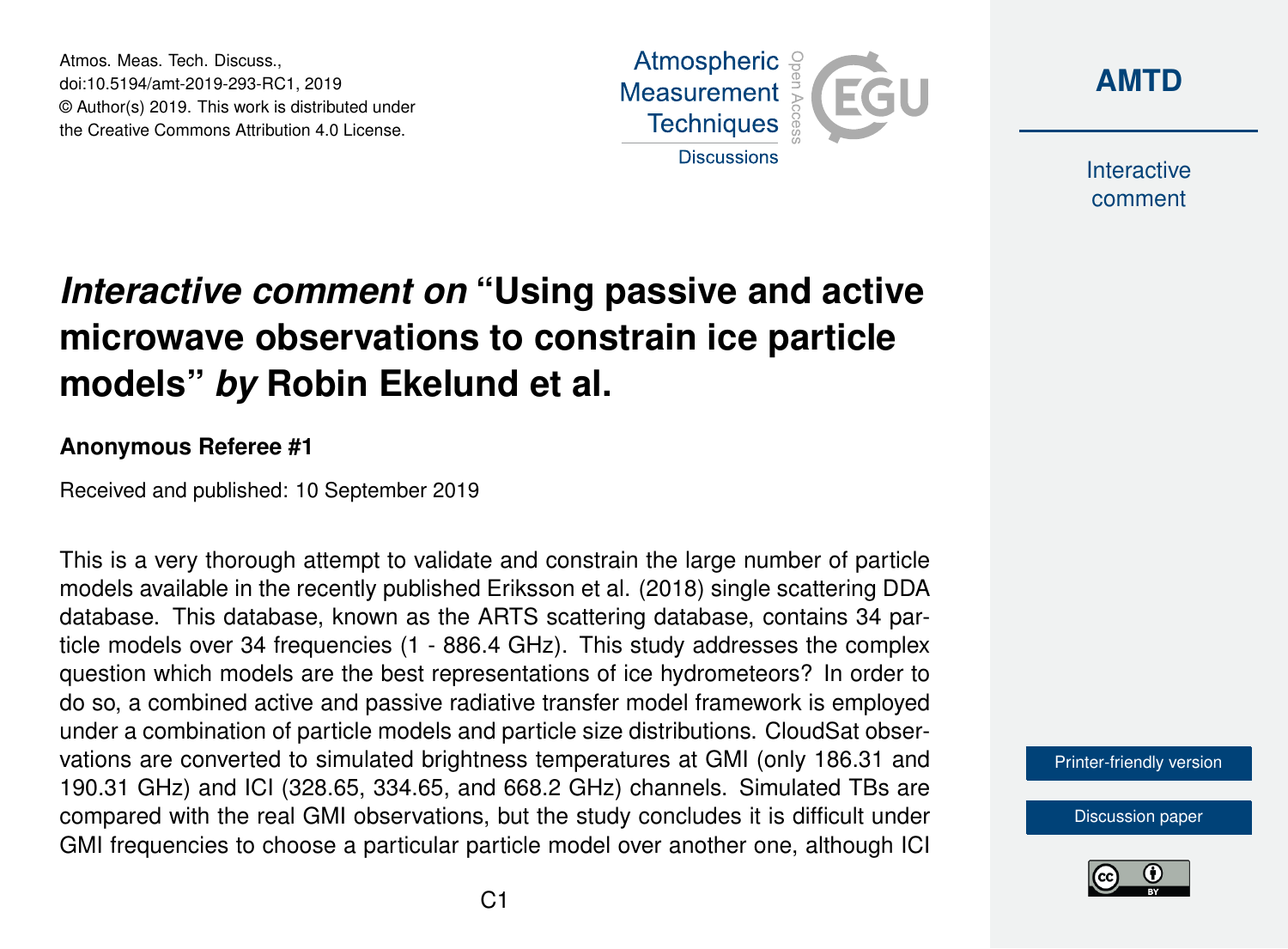simulations show the potential these observations will have in the near future to tackle the central question of this study. The publication is fit for publication with only a few points to be discussed or considered.

#### General comments

\* One of my main comments is why the GMI 89 and 166 GHz channels were not simulated. Trying to address the representativeness of ice particle models, excessive scattering at the lower microwave frequencies should be avoided and these channels could help. These channels would also give a very complete frequency-wise analysis of the most up to date database coupled with ARTS, which is extensively used. Is this outside the scope of this paper?

\* Similarly, with the 243 GHz channel in ICI.

Specific Comments (individual scientific questions/issues)

Abstract: (L13) Could you please elaborate on what is meant by "a compensation effect between bulk extinction at passive frequencies and radar reflectivity." L168: For completeness perhaps it is worth including a comment about the suitability / experience when using the other scattering solvers in ARTS in the sub-millimetre range. Are there other publications where ARTS is used in that range? L193: What is the definition of aspect ratio? L194: What sort of mixture was used? Ice in air, or air in ice? L208: "Above 500  $\mu$ m, most of the particles, except the DARDAR spheroid and the 8-column aggregate, have aggregated to a single cluster of lines." Differences are still important. L246: "Overall, while smaller particles are more numerous, intermediately sized particles dominate in terms of scattering impact." From the text only the MH97 PSD has more numerous smaller particles, the other PSDs have higher emphasis on larger particles. So this sentence is a confusing. L267: Also in the importance of consistency when making assumptions throughout the chain of simulations. L285: Please discuss what is meant by "59 CloudSat orbits could be found and selected as references for the synthetic scenes". How coincident in time and space are you requiring CloudSat **[AMTD](https://www.atmos-meas-tech-discuss.net/)**

**Interactive** comment

[Printer-friendly version](https://www.atmos-meas-tech-discuss.net/amt-2019-293/amt-2019-293-RC1-print.pdf)

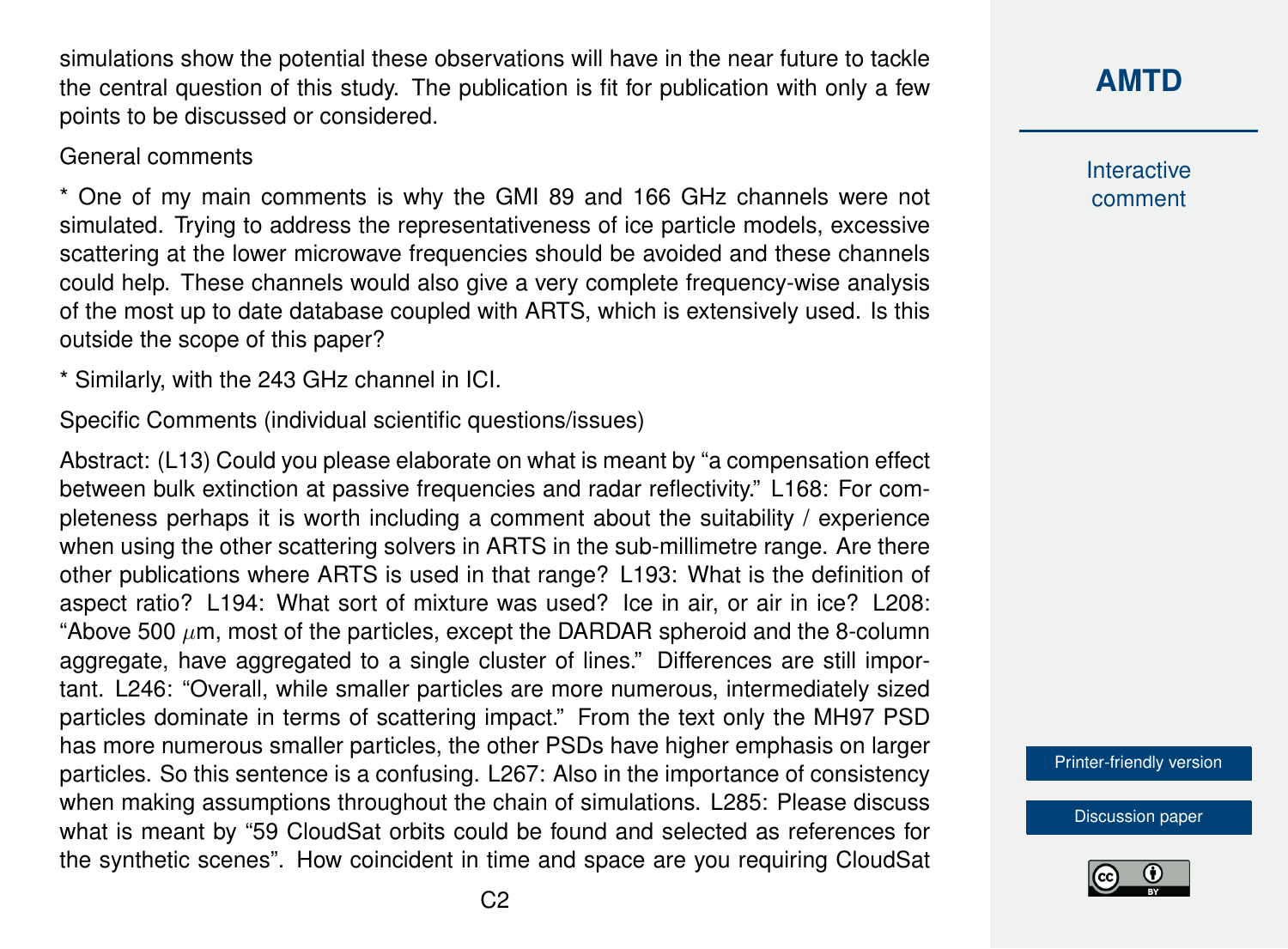to overpass the GMI footprint. L289: By LWC do you mean cloud droplets? Please specify. I am assuming this because a few lines later you say you retrieve Rain Water content too. L291: Please also refer the reader to section 3.2. L380: simulated TBs are indeed highly dependant upon assumed particle model (in the IWC retrieval). L393: lower TB-depressions (i.e., warmer simulated TBs). These are expected for the MH97 PSD since it's inclined to favour smaller particles? L400: Don't you mean the 186 GHz channel is closed to the centre of the water vapour line? L402: 328 vs 334. Why especially different for the 9.2 degree? L429: agreement to GMI (channels explored) is good. L433: you mention that there are a few exceptions. It would be nice to include them in the text. L438: Figure 11: why do you switch from MH97 to D14? L458: I don't understand the comment about azimuthally oriented particles. If there were azimuthally oriented particles, shouldn't the TB depressions be actually larger hence even colder temperatures? You would increase retrieved IWC but you would be simulating colder too? This is the first concluding remark which needs revision, no horizontally aligned DDA shapes have ever been simulated. L490: It would have been nice to evaluate this weak scatterer at the lower GMI frequencies. L520: I didn't catch the discussion made about the DARDAR spheroid. L544: fairly insensitive at 190 GHz. Figure 11 (specially using F07T shows differently) Figure 10. It is interesting that the soft sphere with MH97 and dBZ-based mode, isn't worst than the sector snowflake. L464: simulations performed in this study (specially at 668.2 GHz)

Technical corrections / Minor issues

L165: Suggesting changing the phrase "It is intended to be as general as possible. For instance, radiation is described using the full Stokes vector notation and in terms of usage it behaves as a scripting language" to "It is intended to describe radiation using the full Stokes vector notation in the most general manner possible, allowing a large amount of user input flexibility. In itself ARTS behaves as a scripting language on its own." L184: I should read "A particle mixture consists of pristine crystals" without the "a". L346: Please mention that the colored lines represent IWP from radar inversions

## **[AMTD](https://www.atmos-meas-tech-discuss.net/)**

**Interactive** comment

[Printer-friendly version](https://www.atmos-meas-tech-discuss.net/amt-2019-293/amt-2019-293-RC1-print.pdf)